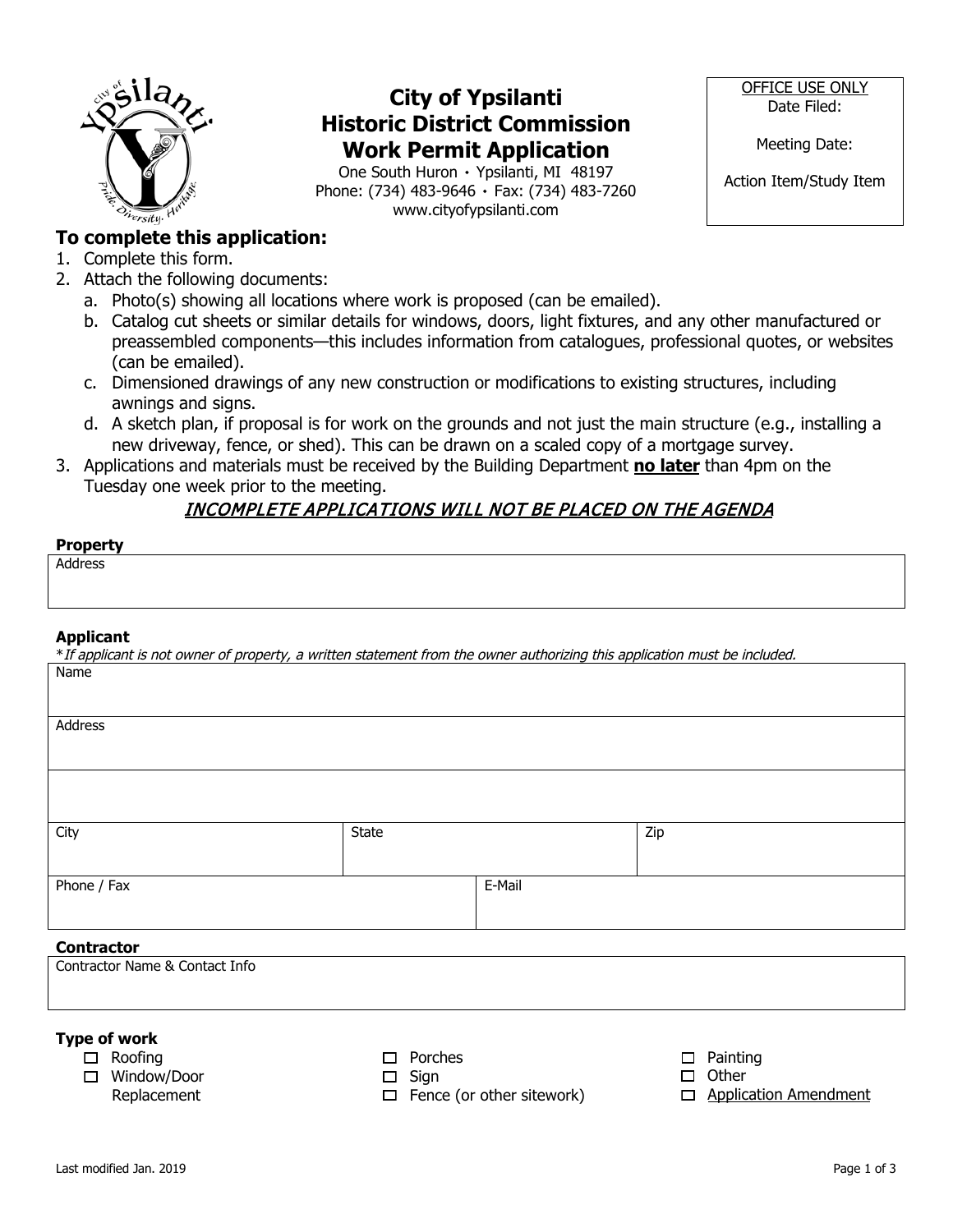| Materials (for paint include color chips or samples with application): |
|------------------------------------------------------------------------|
|------------------------------------------------------------------------|

#### **Permit Application Fee (action items only)**

| The fee is \$45 for the first \$3,000 in construction cost plus \$5 for every additional \$3,000 of construction cost. There is a |                |  |
|-----------------------------------------------------------------------------------------------------------------------------------|----------------|--|
| flat fee of \$10 for painting only. An additional fee of \$50 applies to HDC work started without the applicable permit.          |                |  |
| Construction Cost:                                                                                                                | Permit fee:    |  |
|                                                                                                                                   | $S45 +$<br>$=$ |  |

#### **Signature**

I hereby attest that the above information is accurate. I am authorized to and grant permission to the City of Ypsilanti staff to be on the subject property for the purposes of preparing staff reports and/or evaluating this application.

**I further affirm that this property has, or will have before the proposed work is completed, a fire alarm system or smoke alarm complying with the Stille-DeRossett-Hale single-state construction code, PA 230 of 1972, as amended.**

Signature: Date: Date: Date: Date: Date: Date: Date: Date: Date: Date: Date: Date: Date: Date: Date: Date: Date: Date: Date: Date: Date: Date: Date: Date: Date: Date: Date: Date: Date: Date: Date: Date: Date: Date: Date: D

Print Name:

If you have questions about what the HDC generally permits or does not permit, or what they need to see in an application to render a decision, please call the office at 734-483-9646 or view our factsheets online at cityofypsilanti.com/hd.

### **All other necessary approvals and permits must be acquired before beginning work.**